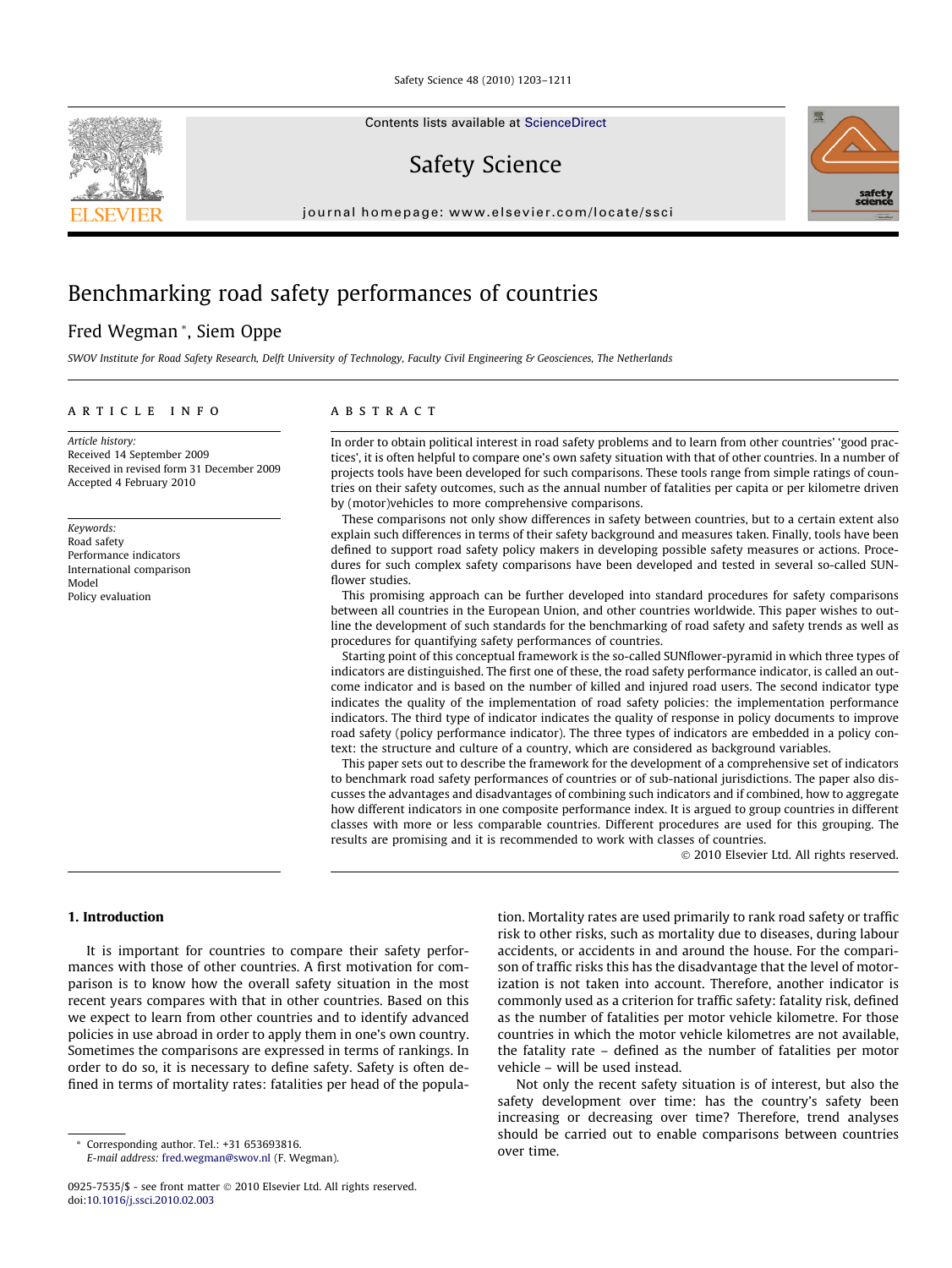For all types of comparison the most important question is: which country do we want to compare ourselves with? This question is not easily answered. The answer depends on the purpose of the comparison. If only a simple ranking of countries in a certain year is required, then the fatality risk indicator seems to provide sufficient information. However, even then it is not fair to carry out a direct comparison between all countries. Some countries have a more difficult task to fulfil than others and a correction for such a handicap should be applied. However, it is not easy to define and measure such a handicap. Basically this statement on 'handicaps' goes back to two observations. First of all, weaknesses and opportunities of different countries should be identified in the structure and culture layer. To mention two examples only: a strong leadership in a country to implement effective road safety measures, or a willingness in a society to accept freedom-restricting legislation and enforcement to improve road safety such as lowering speed limits and drinking at driving limits. Another observation is that if a country has taken all well-known, easy to implement road safety measures, new approaches have to develop to make further progress. This may result in a stage of diminishing marginal return of investments, and consequently, in less support from society and politics.

If a comparison over time needs to be carried out, then the situation is even more complicated. In that case there is not a single indicator that unambiguously ranks countries. It is not easy to define 'the-best-in-class' this way. Nor is a comparison of a large number of trends easy to make. Comparisons between a smaller range of countries with similar traffic systems or safety levels, or with a more general common background seem to be more promising. Of course countries can learn from measures taken in all other countries. But to formulate targets or plans it is more realistic to compare with countries in the same situation, and/or with the same economical, historical and geographical background, and/or the same level of motorization and safety development as resulted from the SUNflower+6 study [\(Wegman et al., 2005](#page--1-0)).

To address this problem of meaningful comparisons in the field of road safety, the SUNflower approach was developed. SUNflower is the acronym of a series of projects. These studies started with a comparison of road safety developments in Sweden, the United Kingdom and the Netherlands [\(Koornstra et al., 2002](#page--1-0)). Later this approach was extended to include six other European countries: SUNflower+6 in which three groups of three countries compared themselves using the same methodology ([Wegman et al., 2005\)](#page--1-0). These countries include the traditional SUN countries, three countries in the South of Europe: Greece, Portugal, Spain (with special emphasis on Catalonia) and three in Central Europe: the Czech Republic, Hungary and Slovenia. The third and most recent study, SUNflowerNext [\(Wegman et al., 2008\)](#page--1-0), developed a framework for benchmarking the safety performance of countries and made first attempts to capture this process in a safety performance index.

This paper introduces the SUNflowerNext approach. This approach aims to develop a knowledge-based framework for comprehensive benchmarking of road safety performances and developments of a country or of sub-national jurisdictions. Benchmarking is the search and implementation of best practices. For this benchmarking we introduce different indicators for road safety performances (Section [3\)](#page--1-0). These different indicators will be combined in a composite index and the pros and cons of this approach are discussed (Section [4\)](#page--1-0). Three different types of performance indicators are discussed (Section [5](#page--1-0)). Benchmarking compares the performance of a country with other so-called 'best-in-class' practices (in other countries). How to form 'classes' is subject of Section [6](#page--1-0). The paper concludes with a section on conclusions (Section [7](#page--1-0)).

#### 2. The SUNflower approach

The SUNflower approach attempts to answer the question what exactly caused road safety to improve in (SUN) countries. When specific beneficial aspects of measures, operational practices, or underlying concepts can be determined, what are the possibilities for transferring these aspects to another SUN country or other countries? A better insight into the relationship between the developments of traffic risks and road safety policies, programmes and measures in these countries might conceivably identify key actors, which could further improve the current road safety practice in each of the SUN countries, and in other countries.

The methodological approach is based on a road safety target hierarchy as shown in Fig. 1 and was adapted from the consultation document on the Road Safety Strategy 2010 of New Zealand ([LTSA, 2000](#page--1-0)). In this approach a fundamental understanding is required of traffic safety processes at different levels in the hierarchy of causes and consequences that lead to casualties and costs for society. The main reference is the model that describes a target hierarchy of 'structure and culture' towards 'social costs' ([Koorn](#page--1-0)[stra et al., 2002\)](#page--1-0).



Fig. 1. A target hierarchy for road safety [\(Koornstra et al., 2002;](#page--1-0) [LTSA, 2000\)](#page--1-0).